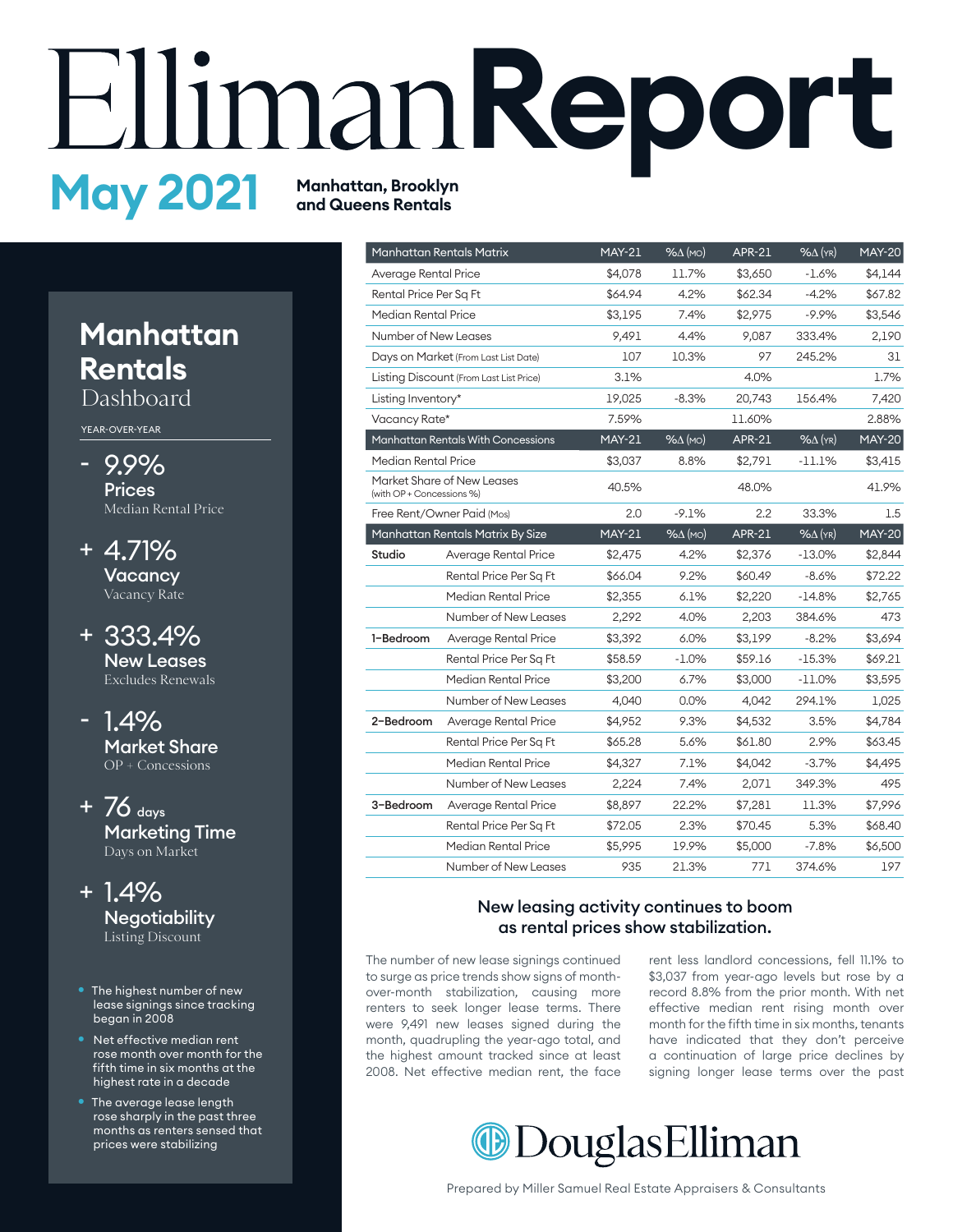elliman.com/marketreports

several months. With typical lease terms of one and two years, the average term in May was 15.6 months, up from 13.3 months in February. The market share of one-year leases set a record of 77.6% back in December but dropped by half in May to 37.6%. Conversely, the market share of two-year leases was 17.4% last December but more than tripled to a 57.5% share in May. *\*Note: Our research efforts pivoted to a new and more robust listing system this year that enabled us to pull more rental inventory into all three rental markets reported in this series. Listing inventory and the vacancy rate was restated beginning in December 2020.*

#### **Property Type**

- For the fifth straight month, non-doorman rental prices fell year over year at a higher rate than doorman rentals
- New development leasing market share was the highest in more than a year

#### **Price Tier**

- The luxury market median price was the only price tranche to rise year over year
- All price trend indicators for rental prices at or above the \$10 thousand threshold rose annually
- Median face rents declined annually by the largest amount on the East Side and by the lowest amount in Northern Manhattan

#### **Downtown**

- Median rent declined as new leases continued to surge
- Vacancy fell sharply from the prior month

#### **Eastside**

- New leases quintupled as median sales price fell
- Vacancy fell sharply from the prior month

#### **Westside**

- Median rent declined while new leases quadrupled
- Vacancy fell from the previous month

#### **Northern Manhattan**

- Median rent slipped and new leases surged
- Vacancy dropped from the previous month



| Manhattan Rentals Matrix By Property Type | <b>MAY-21</b> | $% \triangle (MO)$ | <b>APR-21</b> | $%$ $(YR)$ | <b>MAY-20</b> |
|-------------------------------------------|---------------|--------------------|---------------|------------|---------------|
| Doorman Median Rental Price               | \$3,790       | 8.8%               | \$3.482       | $-8.1%$    | \$4,123       |
| Non-Doorman Median Rental Price           | \$2,500       | 4.2%               | \$2,400       | $-15.3%$   | \$2,953       |
| Loft Median Rental Price                  | \$7.700       | 92.7%              | \$3.995       | 48.5%      | \$5,185       |
| New Development Median Rental Price       | \$4.792       | 6.5%               | \$4,500       | 2.1%       | \$4,695       |
| <b>Existing Median Rental Price</b>       | \$3.048       | 4.2%               | \$2.925       | $-12.8%$   | \$3,495       |
|                                           |               |                    |               |            |               |

| Manhattan Rentals Matrix By Price                    | <b>MAY-21</b> | $% \triangle (MO)$ | <b>APR-21</b> | $%$ $\Delta$ (YR) | <b>MAY-20</b> |
|------------------------------------------------------|---------------|--------------------|---------------|-------------------|---------------|
| Luxury (Top 10%) Average Rental Price                | \$11,584      | 24.1%              | \$9,336       | 23.0%             | \$9,415       |
| Luxury (Top 10%) Rental Price Per Sq Ft              | \$76.92       | 3.0%               | \$74.67       | 1.5%              | \$75.80       |
| Luxury (Top 10%) Median Rental Price                 | \$8,950       | 19.3%              | \$7,500       | 14.4%             | \$7,825       |
| Luxury (Top 10%) Number of New Leases                | 950           | 4.5%               | 909           | 331.8%            | 220           |
| Luxury (Top 10%) Entry Price Threshold               | \$6,615       | 14.2%              | \$5,795       | 3.0%              | \$6,420       |
| Upper Tier (30% below Luxury) - Med. Rental Price    | \$4,500       | 8.4%               | \$4.150       | $-5.3%$           | \$4.753       |
| Mid Tier (2 <sup>nd</sup> 30%) - Median Rental Price | \$2,995       | 7.0%               | \$2,800       | $-10.8%$          | \$3,359       |
| Entry Tier (1st 30%) - Median Rental Price           | \$2,000       | 0.5%               | \$1.991       | $-17.5%$          | \$2,425       |

| <b>Downtown Rentals Matrix</b> | <b>MAY-21</b> | $%$ $\Lambda$ (MO) | APR-21  | $\%$ $\wedge$ ( $\vee$ R) | <b>MAY-20</b> |
|--------------------------------|---------------|--------------------|---------|---------------------------|---------------|
| Median Rental Price            | \$3.495       | 8.4%               | \$3,225 | $-10.3%$                  | \$3.895       |
| Number of New Leases           | 4.234         | 2.8%               | 4.120   | 346.6%                    | 948           |
| Vacancy Rate*                  | 9.92%         |                    | 16.58%  |                           | 3.65%         |

| <b>Eastside Rentals Matrix</b> | <b>MAY-21</b> | $\%$ A $($ MO) $)$ | APR-21  | $\%$ $\wedge$ ( $\vee$ R) | <b>MAY-20</b> |
|--------------------------------|---------------|--------------------|---------|---------------------------|---------------|
| Median Rental Price            | \$2,950       | 7.4%               | \$2.746 | -15.6%                    | \$3.495       |
| Number of New Leases           | 2.297         | 9.7%               | 2.093   | 405.9%                    | 454           |
| Vacancy Rate*                  | 5.53%         |                    | 7.89%   |                           | 1.53%         |

| Westside Rentals Matrix | <b>MAY-21</b> | $%$ $\Lambda$ (MO) | APR-21  | $%$ $(\gamma_R)$ | <b>MAY-20</b> |
|-------------------------|---------------|--------------------|---------|------------------|---------------|
| Median Rental Price     | \$3,200       | $6.7\%$            | \$3,000 | $-9.9%$          | \$3.550       |
| Number of New Leases    | 2.216         | 1.4%               | 2.185   | 302.9%           | 550           |
| Vacancy Rate*           | 7.58%         |                    | 9.34%   |                  | 327%          |

| Northern Manhattan Rentals Matrix | <b>MAY-21</b> | $\%$ A $(mo)$ | <b>APR-21</b> | $%$ $(\gamma_R)$ | <b>MAY-20</b> |
|-----------------------------------|---------------|---------------|---------------|------------------|---------------|
| Median Rental Price               | \$2,250       | 7.4%          | \$2.095       | $-1.9%$          | \$2.293       |
| Number of New Leases              | 744           | 8.0%          | 689           | 212.6%           | 238           |
| Vacancy Rate*                     | 4.26%         |               | 6.29%         |                  | 2.30%         |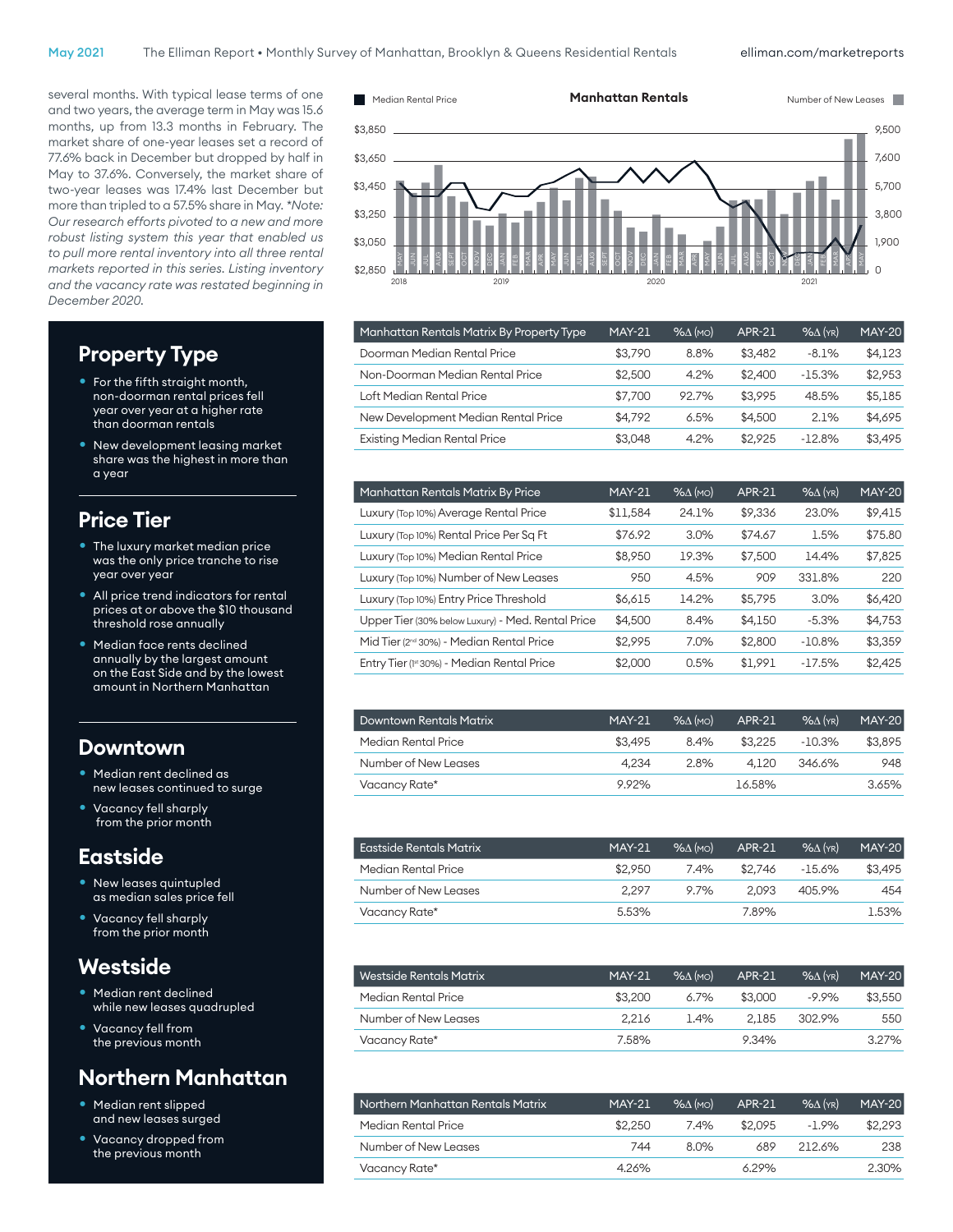# **Brooklyn Rentals** Dashboard

YEAR-OVER-YEAR

- 8.3% **Prices** Median Rental Price
- + 478.3% Inventory Total Inventory
- + 244.2% New Leases Excludes Renewals
- + 3.4% Market Share OP + Concessions
- + 73 days Marketing Time Days on Market
- + 1.4% **Negotiability** Listing Discount
- The highest number of new leases since 2008 reached in three of the past four months
- Net effective median rent rose month over month for the second time in three months at the highest rate in more than a decade
- The amount of rental concessions given by landlords rose again to their third-highest level since 2010

**Continued significant new leasing activity helped stabilize pricing.**



| <b>Brooklyn Rentals Matrix</b>      |                                          | <b>MAY-21</b> | $% \triangle (MO)$                  | <b>APR-21</b> | $%$ $\Delta$ (YR) | <b>MAY-20</b> |
|-------------------------------------|------------------------------------------|---------------|-------------------------------------|---------------|-------------------|---------------|
| Average Rental Price                |                                          | \$3,188       | 1.9%                                | \$3,130       | $-5.0%$           | \$3,356       |
| Rental Price Per Sq Ft              |                                          | \$46.61       | 0.9%                                | \$46.20       | $-1.7%$           | \$47.44       |
| Median Rental Price                 |                                          | \$2,750       | 0.7%                                | \$2,730       | $-8.3%$           | \$2,999       |
| Number of New Leases                |                                          | 2,506         | 15.2%                               | 2,175         | 244.2%            | 728           |
|                                     | Days on Market (From Last List Date)     | 97            | 31.1%                               | 74            | 304.2%            | 24            |
|                                     | Listing Discount (From Last List Price)  | 1.9%          |                                     | 2.0%          |                   | 0.5%          |
| Listing Inventory*                  |                                          | 13,410        | $-17.0\%$                           | 16,154        | 478.3%            | 2,319         |
|                                     | <b>Brooklyn Rentals With Concessions</b> | <b>MAY-21</b> | $% \Delta (MO)$                     | <b>APR-21</b> | $%$ $\Delta$ (YR) | <b>MAY-20</b> |
| Median Rental Price                 |                                          | \$2,644       | 1.1%                                | \$2,614       | $-9.5%$           | \$2,921       |
| (with OP + Concessions %)           | Market Share of New Leases               | 36.4%         |                                     | 38.0%         |                   | 33.0%         |
|                                     | Free Rent/Owner Paid (Mos)               | 1.8           | $-5.3%$                             | 1.9           | 28.6%             | 1.4           |
|                                     | <b>Brooklyn Rentals Matrix By Size</b>   | $MAY-21$      | $% \triangle (MO)$                  | <b>APR-21</b> | $% \Delta$ (YR)   | <b>MAY-20</b> |
| Studio                              | Average Rental Price                     | \$2,486       | 10.8%                               | \$2,244       | $-3.4%$           | \$2,574       |
|                                     | Rental Price Per Sa Ft                   | \$55.02       | 2.0%                                | \$53.93       | -13.6%            | \$63.68       |
|                                     | Median Rental Price                      | \$2,275       | 1.9%                                | \$2,232       | $-7.3\%$          | \$2,455       |
|                                     | Number of New Leases                     | 391           | 9.5%                                | 357           | 249.1%            | 112           |
| 1-Bedroom                           | Average Rental Price                     | \$2,774       | 0.6%                                | \$2,758       | $-4.7%$           | \$2,912       |
|                                     | Rental Price Per Sa Ft                   | \$48.77       | 1.8%                                | \$47.91       | $-2.1%$           | \$49.83       |
|                                     | Median Rental Price                      | \$2,700       | 1.7%                                | \$2,655       | $-1.8%$           | \$2,750       |
|                                     | Number of New Leases                     | 932           | 13.7%                               | 820           | 207.6%            | 303           |
| 2-Bedroom                           | Average Rental Price                     | \$3,328       | $-1.8%$                             | \$3,389       | $-12.0\%$         | \$3,780       |
|                                     | Rental Price Per Sq Ft                   | \$43.94       | $-5.0\%$                            | \$46.25       | $-6.1%$           | \$46.77       |
|                                     | Median Rental Price                      | \$2,900       | $-3.3\%$                            | \$3,000       | $-17.1%$          | \$3,500       |
|                                     | Number of New Leases                     | 779           | 11.3%                               | 700           | 243.2%            | 227           |
| 3-Bedroom                           | Average Rental Price                     | \$4,551       | $-1.2%$                             | \$4,608       | $-5.5%$           | \$4,818       |
|                                     | Rental Price Per Sq Ft                   | \$44.43       | 7.2%                                | \$41.45       | 6.7%              | \$41.64       |
|                                     | Median Rental Price                      | \$3,497       | $-0.1%$                             | \$3,500       | $-12.6%$          | \$4,000       |
|                                     | Number of New Leases                     | 404           | 35.6%                               | 298           | 369.8%            | 86            |
|                                     | <b>Brooklyn Rentals Matrix By Type</b>   |               | <b>MAY-21</b><br>$% \triangle (MO)$ | <b>APR-21</b> | $%$ $\Delta$ (YR) | <b>MAY-20</b> |
|                                     | Luxury (Top 10%) Median Rental Price     |               | 3.4%<br>\$5,998                     | \$5,800       | 0.1%              | \$5,995       |
|                                     | Luxury (Top 10%) Entry Price Threshold   | \$4,750       | $-0.3%$                             | \$4,765       | $-8.7%$           | \$5,200       |
| New Development Median Rental Price |                                          | \$3,000       | 0.0%                                | \$3,000       | $-14.0\%$         | \$3,487       |

The number of new lease signings surged to new records in three of the past four months as rental price trends showed month over month stability and tenant lease terms expanded. There were 2,506 new leases signed during the month, nearly quadrupling the year-ago total to the highest amount tracked since January 2008. Net effective median rent, the face rent less landlord concessions, fell 9.5% to \$2,644 from year-ago levels but increased month over month at the highest rate in more than a decade. Net effective median rent rose month over month for the second time in three months, so tenants have been more willing to sign longer lease terms in recent months. With typical lease terms of one and two years, the average term in May was 15.1 months, up from 13.6 months in February. The market share of one year leases was 70.8% back in December but fell sharply by May to 47.7%. Conversely, the market share of twoyear leases was 23.4% last December but more than doubled to a 49.7% share in May.